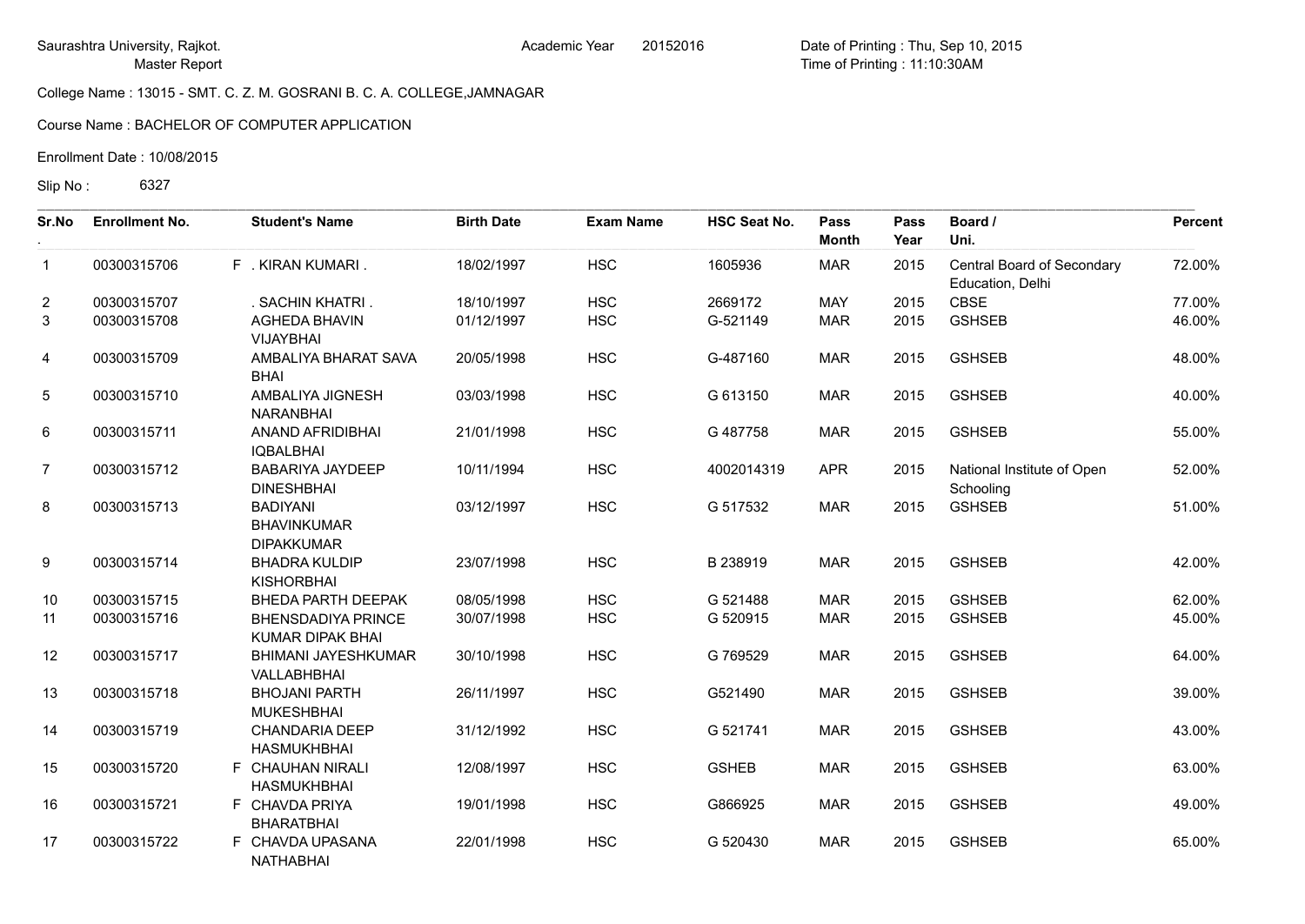# Course Name : BACHELOR OF COMPUTER APPLICATION

| Slip No: | 6327        |                                              |            |            |          |            |      |                                                |        |
|----------|-------------|----------------------------------------------|------------|------------|----------|------------|------|------------------------------------------------|--------|
| 18       | 00300315723 | <b>CHHAPIA ARJUN</b><br><b>ASHWINKUMAR</b>   | 11/12/1997 | <b>HSC</b> | G-520725 | <b>MAR</b> | 2015 | <b>GSHSEB</b>                                  | 63.00% |
| 19       | 00300315724 | <b>CHHEDA PARAS KUMAR</b><br>SHANTILAL       | 09/04/1998 | <b>HSC</b> | P 521214 | <b>MAR</b> | 2015 | <b>GSHSEB</b>                                  | 44.00% |
| 20       | 00300315725 | CHUDASAMA RAJ<br>NARENDRABHAI                | 16/09/1996 | <b>HSC</b> | P 521502 | <b>MAR</b> | 2015 | <b>GSHSEB</b>                                  | 53.00% |
| 21       | 00300315726 | <b>DATTANI MEEET</b><br><b>ASHOKBHAI</b>     | 13/06/1997 | <b>HSC</b> | G 519102 | <b>MAR</b> | 2015 | <b>GSHSEB</b>                                  | 60.00% |
| 22       | 00300315727 | DHINOJA MEET<br><b>VINODBHAI</b>             | 12/03/1998 | <b>HSC</b> | G 519109 | <b>MAR</b> | 2015 | <b>GSHSEB</b>                                  | 44.00% |
| 23       | 00300315728 | <b>DOSHI JITAL</b><br><b>MUKESHBHAI</b>      | 12/10/1997 | <b>HSC</b> | G 518726 | <b>MAR</b> | 2015 | <b>GSHSEB</b>                                  | 67.00% |
| 24       | 00300315729 | DUDHAGARA BHARGAV<br><b>RAJESHBHAI</b>       | 17/04/1998 | <b>HSC</b> | G 520737 | <b>MAR</b> | 2015 | <b>GSHSEB</b>                                  | 43.00% |
| 25       | 00300315730 | <b>FALDU RAVI</b><br><b>RAMESHBHAI</b>       | 08/09/1997 | <b>HSC</b> | G 520064 | <b>MAR</b> | 2015 | <b>GSHSEB</b>                                  | 76.00% |
| 26       | 00300315731 | <b>GOHIL SHIVAM</b><br><b>MANHARBHAI</b>     | 06/12/1997 | <b>HSC</b> | G-520961 | <b>MAR</b> | 2015 | <b>GSHSEB</b>                                  | 49.00% |
| 27       | 00300315732 | <b>GOHIL VISHAL</b><br><b>JAYSUKHBHAI</b>    | 28/04/1998 | <b>HSC</b> | G 520602 | <b>MAR</b> | 2015 | <b>GSHSEB</b>                                  | 43.00% |
| 28       | 00300315733 | <b>GOSRANI SAJAN</b><br><b>SURESH</b>        | 05/07/1996 | <b>HSC</b> | M 174183 | <b>MAR</b> | 2015 | <b>GSHSEB</b>                                  | 49.00% |
| 29       | 00300315734 | F GOSWAMI REEMA VIJAY<br><b>KUMAR BHARTI</b> | 15/09/1997 | <b>HSC</b> | 1605835  | <b>MAR</b> | 2015 | Central Board of Secondary<br>Education, Delhi | 57.00% |
| 30       | 00300315735 | <b>GUSANI DHANANJAY</b><br><b>DEEPAK</b>     | 14/08/1997 | <b>HAC</b> | G 518115 | <b>MAR</b> | 2015 | <b>GSHSEB</b>                                  | 56.00% |
| 31       | 00300315736 | <b>GUSANI MAYANK</b><br><b>RAJESH</b>        | 23/11/1997 | 12th       | G 521201 | <b>MAR</b> | 2015 | <b>GSHSEB</b>                                  | 52.00% |
| 32       | 00300315737 | F JADAV VAISHALI<br><b>JAGDISHBHAI</b>       | 14/11/1997 | <b>HSC</b> | G 520472 | <b>MAR</b> | 2015 | <b>GSHSEB</b>                                  | 77.00% |
| 33       | 00300315738 | <b>JADEJA HARDEEP</b><br>SINGH ROOP SINGH    | 03/08/1997 | <b>HSC</b> | 1605760  | <b>MAY</b> | 2015 | Central Board of Secondary<br>Education, Delhi | 60.00% |
| 34       | 00300315739 | <b>JADEJA HARPALSINH</b><br><b>DILIPSINH</b> | 08/03/1998 | <b>HSC</b> | 796496   | <b>MAR</b> | 2015 | <b>GSHSEB</b>                                  | 50.00% |
| 35       | 00300315740 | JADEJA<br>PRUTHVIRAJSINH<br><b>ANOPSINH</b>  | 11/10/1996 | <b>HSC</b> | G 520930 | <b>MAR</b> | 2015 | <b>GSHSEB</b>                                  | 49.00% |
| 36       | 00300315741 | JADEJA RATANRAJSINH<br><b>JANAKSINH</b>      | 10/04/1997 | <b>HSC</b> | 20143074 | <b>MAR</b> | 2015 | National Institute of Open<br>Schooling        | 54.00% |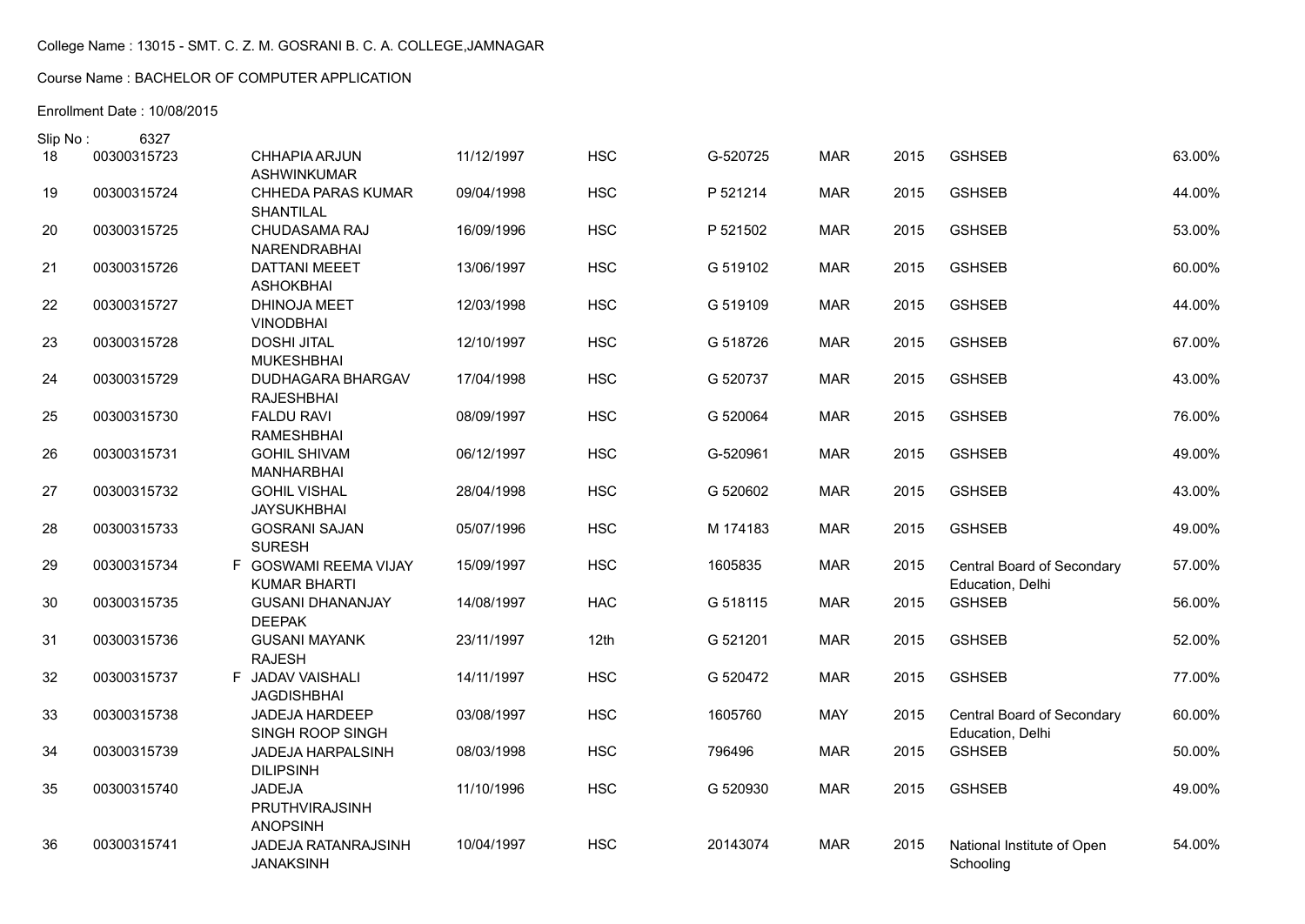# Course Name : BACHELOR OF COMPUTER APPLICATION

| Slip No: | 6327        |                                                     |            |            |          |            |      |               |        |
|----------|-------------|-----------------------------------------------------|------------|------------|----------|------------|------|---------------|--------|
| 37       | 00300315742 | <b>JASARA RANJEET</b><br><b>ARVINDBHAI</b>          | 08/03/1996 | <b>HSC</b> | G 520014 | <b>MAR</b> | 2015 | <b>GSHSEB</b> | 50.00% |
| 38       | 00300315743 | F JHAVERI SNEHA DIPAK                               | 17/09/1994 | <b>HSC</b> | G 521238 | <b>MAR</b> | 2015 | <b>GSHSEB</b> | 47.00% |
| 39       | 00300315744 | JOISER DHARAM<br><b>SUBHASHBHAI</b>                 | 23/12/1996 | <b>HSC</b> | P 523246 | <b>MAR</b> | 2015 | <b>GSHSEB</b> | 29.00% |
| 40       | 00300315745 | F JOSHI CHANDANI<br><b>KETANBHAI</b>                | 11/11/1997 | <b>HSC</b> | G-739401 | <b>MAR</b> | 2015 | <b>GSHSEB</b> | 68.00% |
| 41       | 00300315746 | F KADECHA JULI<br><b>BHUPENDRABHAI</b>              | 05/12/1997 | <b>HSC</b> | G 518681 | <b>MAR</b> | 2015 | <b>GSHSEB</b> | 39.00% |
| 42       | 00300315747 | KAGATHARA AJAY<br>JAYANTILAL                        | 10/09/1998 | <b>HSC</b> | G 796378 | <b>MAR</b> | 2015 | <b>GSHSEB</b> | 38.00% |
| 43       | 00300315748 | KALARIYA HEMANSHU<br>MAHENDRAKUMAR                  | 31/05/1998 | <b>HSC</b> | G 524571 | <b>MAR</b> | 2015 | <b>GSHSEB</b> | 43.00% |
| 44       | 00300315749 | KANZARIYA DIPAK<br><b>MANSUKHBHAI</b>               | 16/07/1998 | <b>HSC</b> | G-518236 | <b>MAR</b> | 2015 | <b>GSHSEB</b> | 56.00% |
| 45       | 00300315750 | <b>KARANGIYA JAYDIP</b><br><b>DESUR</b>             | 21/02/1998 | <b>HSC</b> | B 242113 | <b>MAR</b> | 2015 | <b>GSHSEB</b> | 37.00% |
| 46       | 00300315751 | KAZI JAINULABEDIN<br><b>BAPUMIYA</b>                | 26/08/1997 | <b>HSC</b> | G 518672 | <b>MAR</b> | 2015 | <b>GSHSEB</b> | 62.00% |
| 47       | 00300315752 | LIMBASIYA SUMIT<br><b>MAHESHABHAI</b>               | 20/02/1998 | <b>HSC</b> | G 520253 | <b>MAR</b> | 2015 | <b>GSHSEB</b> | 56.00% |
| 48       | 00300315753 | LUNAGARIYA RAHUL<br>CHAMANBHAI                      | 18/06/1997 | <b>HSC</b> | G 157484 | <b>MAR</b> | 2014 | <b>GSHSEB</b> | 63.00% |
| 49       | 00300315754 | <b>MAKWANA DIPAK</b><br><b>SURESHBHAI</b>           | 03/07/1992 | <b>HSC</b> | P 518243 | <b>MAR</b> | 2015 | <b>GSHSEB</b> | 38.00% |
| 50       | 00300315755 | <b>MAMTORA BHARGAV</b><br><b>VIJAYBHAI</b>          | 10/10/1997 | <b>HSC</b> | G 517927 | <b>MAR</b> | 2015 | <b>GSHSEB</b> | 55.00% |
| 51       | 00300315756 | MANDAVIYA VATSAL<br><b>NITINBHAI</b>                | 06/07/1994 | <b>HSC</b> | P523027  | <b>MAY</b> | 2015 | <b>GSHSEB</b> | 35.00% |
| 52       | 00300315757 | <b>MANDLI NIRAV</b><br><b>VIJAYBHAI</b>             | 16/07/1997 | <b>HSC</b> | G 519509 | <b>MAR</b> | 2015 | <b>GSHSEB</b> | 45.00% |
| 53       | 00300315758 | MENDPARA SHIVAM<br><b>BIPINBHAI</b>                 | 01/05/1997 | <b>HSC</b> | G 627575 | JUL        | 2014 | <b>GSHSEB</b> | 41.00% |
| 54       | 00300315759 | F MER KHUSHBOO<br><b>JITENDRABHAI</b>               | 25/02/1998 | H.S.C.     | G 519049 | <b>MAR</b> | 2015 | <b>GSHSEB</b> | 80.00% |
| 55       | 00300315760 | PAGADA ABHISHEK<br><b>BHANAJIBHAI</b>               | 07/01/1998 | <b>HSC</b> | G 517706 | <b>MAR</b> | 2015 | <b>GSHSEB</b> | 42.00% |
| 56       | 00300315761 | <b>PANDYA</b><br><b>BHAVESHKUMAR</b><br>NANDLALBHAI | 10/09/1997 | <b>HSC</b> | G 086080 | <b>MAR</b> | 2014 | <b>GSHSEB</b> | 63.00% |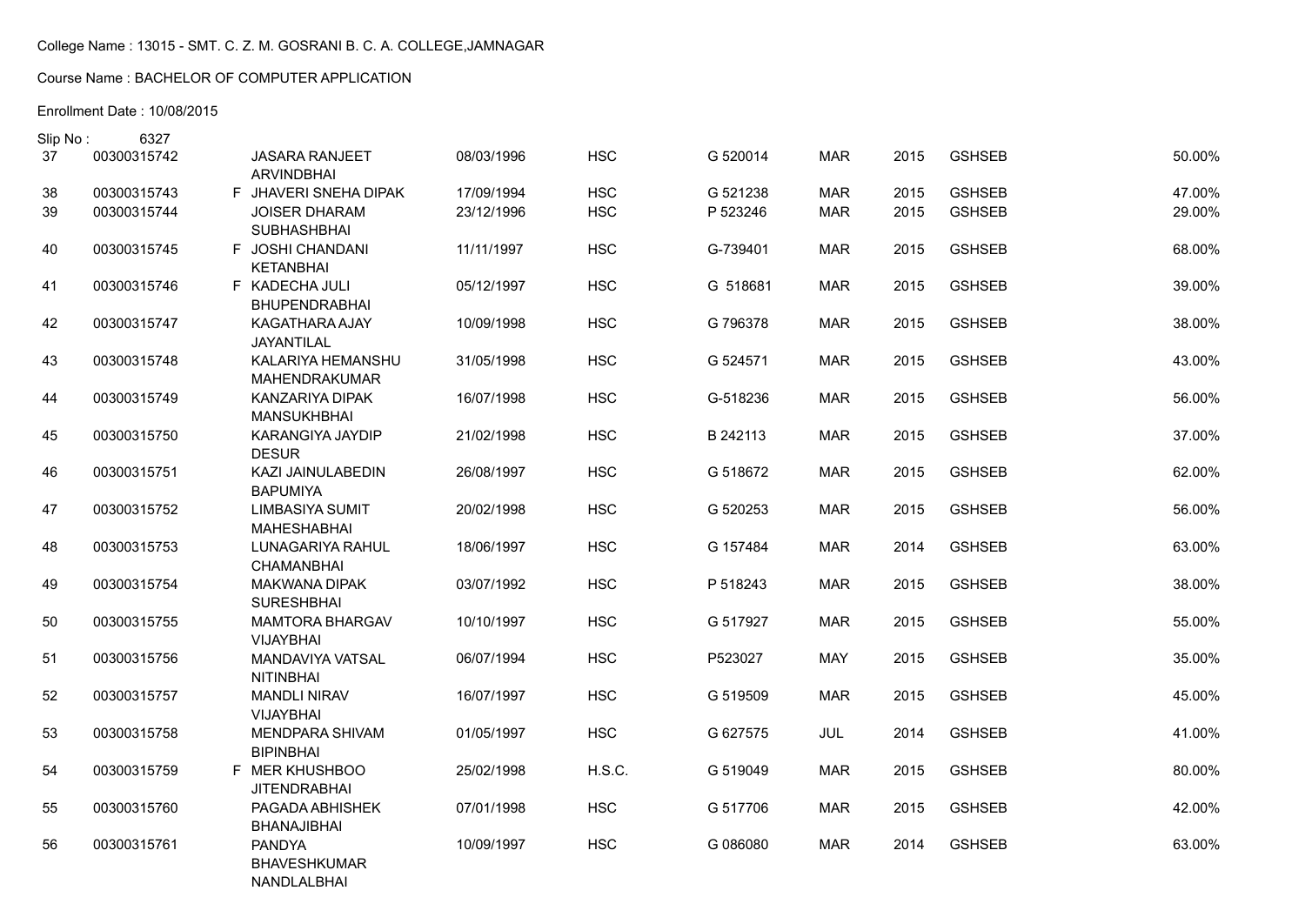# Course Name : BACHELOR OF COMPUTER APPLICATION

| Slip No: | 6327        |                                                |            |            |            |            |      |                                                  |        |
|----------|-------------|------------------------------------------------|------------|------------|------------|------------|------|--------------------------------------------------|--------|
| 57       | 00300315762 | PARMAR BRIJESH<br><b>ASHOKBHAI</b>             | 05/04/1995 | <b>HSC</b> | 4002014319 | <b>APR</b> | 2015 | National Institute of Open<br>Schooling          | 56.00% |
| 58       | 00300315763 | F PATEL MEGHA<br><b>ASHWINBHAI</b>             | 27/10/1997 | <b>HSC</b> | G 521195   | <b>MAR</b> | 2015 | <b>GSHSEB</b>                                    | 68.00% |
| 59       | 00300315764 | PATEL TEJAS<br><b>CHANDRESHBHAI</b>            | 25/12/1997 | <b>HSC</b> | G-520383   | <b>MAR</b> | 2015 | <b>GSHSEB</b>                                    | 64.00% |
| 60       | 00300315765 | F PEDHADIYA RADHIKA<br><b>PARVINBHAI</b>       | 30/10/1997 | <b>HSC</b> | G 739010   | <b>MAR</b> | 2015 | <b>GSHSEB</b>                                    | 62.00% |
| 61       | 00300315766 | <b>PUNJANI HARSH</b><br><b>BHAVESHBHAI</b>     | 17/12/1997 | <b>HSC</b> | P-521342   | <b>MAR</b> | 2015 | <b>GSHSEB</b>                                    | 41.00% |
| 62       | 00300315767 | <b>RANA VARUN</b><br><b>MAHADEVSINH</b>        | 19/11/1994 | <b>HSC</b> | P-523256   | <b>MAR</b> | 2015 | <b>GSHSEB</b>                                    | 39.00% |
| 63       | 00300315768 | RATHOD ASHISH<br>SANJAYBHAI                    | 17/07/1998 | <b>HSC</b> | G 517726   | <b>MAR</b> | 2015 | <b>GSHSEB</b>                                    | 59.00% |
| 64       | 00300315769 | RATHOD JAYRAJSINH<br>DHARMENDRASINH            | 10/01/1998 | <b>HSC</b> | G796526    | <b>MAR</b> | 2015 | <b>GSHSEB</b>                                    | 43.00% |
| 65       | 00300315770 | RAVAL HITARTH<br>KALPESHBHAI                   | 21/11/1997 | <b>HSC</b> | G 518587   | <b>MAR</b> | 2015 | <b>GSHSEB</b>                                    | 44.00% |
| 66       | 00300315771 | F ROY ANISHA DINESH                            | 02/08/1996 | <b>HSC</b> | P 521274   | <b>MAR</b> | 2015 | <b>GSHSEB</b>                                    | 34.00% |
| 67       | 00300315772 | SABHAYA ARSIT<br><b>MEGHJIBHAI</b>             | 10/09/1998 | <b>HSC</b> | G 517857   | <b>MAR</b> | 2015 | <b>GSHSEB</b>                                    | 62.00% |
| 68       | 00300315773 | F SANGHANI KRINA<br><b>MAHESHBHAI</b>          | 12/01/1998 | <b>HSC</b> | G 518825   | <b>MAR</b> | 2015 | <b>GSHSEB</b>                                    | 59.00% |
| 69       | 00300315774 | SAYANI RAMIZ HAMID<br><b>BHAI</b>              | 14/05/1998 | <b>HSC</b> | G 519990   | <b>MAR</b> | 2015 | <b>GSHSEB</b>                                    | 54.00% |
| 70       | 00300315775 | F SIGROHA RAKSHIKA<br><b>DILAWAR SINGH</b>     | 23/04/1997 | <b>HSC</b> | 1605796    | <b>MAY</b> | 2015 | Central Board of Secondary<br>Education, Delhi   | 73.00% |
| 71       | 00300315776 | SINGH RISHBHKUMAR J<br>N SINGH                 | 12/02/1998 | <b>HSC</b> | 1502224492 | <b>MAY</b> | 2015 | <b>BOARD OF INTERMEDIATE</b><br><b>EDUCATION</b> | 63.00% |
| 72       | 00300315777 | SODHA KULDEEPSINH<br>NARENDRASINH              | 08/06/1997 | <b>HSC</b> | B 238922   | <b>MAR</b> | 2015 | <b>GSHSEB</b>                                    | 46.00% |
| 73       | 00300315778 | <b>SOJITRA NITINKUMAR</b><br><b>HARSHDBHAI</b> | 28/10/1996 | <b>HSC</b> | G 636924   | <b>MAR</b> | 2015 | <b>GSHSEB</b>                                    | 60.00% |
| 74       | 00300315779 | F SOLANKI TWINKLE<br><b>KALPESHKUMAR</b>       | 09/07/1997 | <b>HSC</b> | G 520993   | <b>MAR</b> | 2015 | <b>GSHSEB</b>                                    | 40.00% |
| 75       | 00300315780 | <b>SUTARIA KARAN AMIT</b>                      | 31/07/1997 | <b>HSC</b> | P 521408   | <b>MAR</b> | 2015 | <b>GSHSEB</b>                                    | 45.00% |
| 76       | 00300315781 | <b>TANWANI RAJKUMAR</b><br><b>ASHOKKUMAR</b>   | 28/03/1997 | <b>HSC</b> | P 519932   | <b>MAR</b> | 2015 | <b>GSHSEB</b>                                    | 65.00% |
| 77       | 00300315782 | <b>TEJANI MAITREY</b><br>YOGENDRABHAI          | 23/02/1997 | <b>HSC</b> | G 523215   | <b>MAR</b> | 2015 | <b>GSHSEB</b>                                    | 44.00% |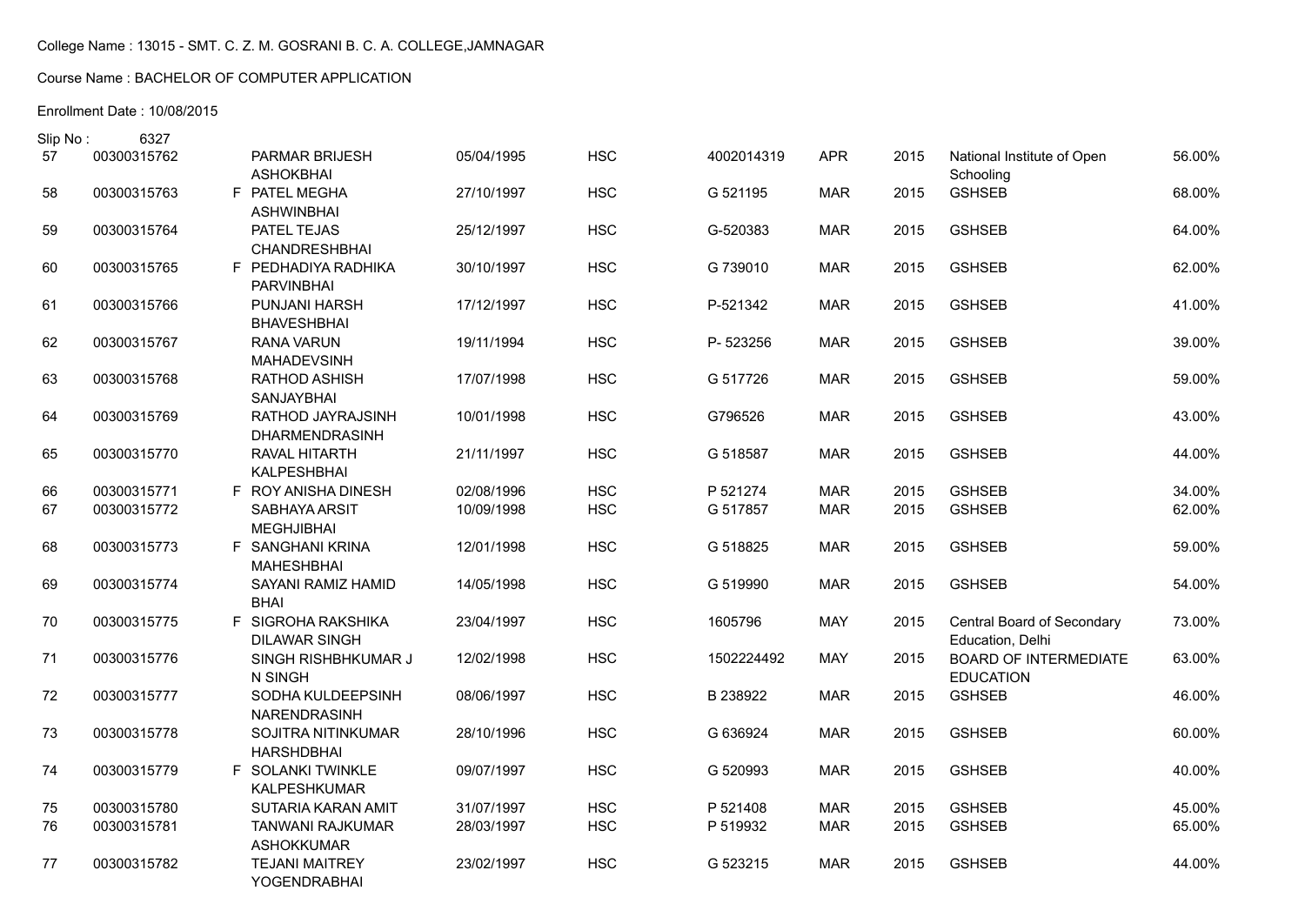### Course Name : BACHELOR OF COMPUTER APPLICATION

| Slip No: | 6327        |                           |            |            |          |            |      |               |        |
|----------|-------------|---------------------------|------------|------------|----------|------------|------|---------------|--------|
| 78       | 00300315783 | <b>VACHHANI DAX</b>       | 29/03/1998 | <b>HSC</b> | P 524728 | <b>MAR</b> | 2015 | <b>GSHSEB</b> | 42.00% |
|          |             | MANOJBHAI                 |            |            |          |            |      |               |        |
| 79       | 00300315784 | <b>VADHER VISHAL</b>      | 24/12/1996 | <b>HSC</b> | G 731577 | <b>MAR</b> | 2015 | <b>GSHSEB</b> | 53.00% |
|          |             | <b>RANJITSHIH</b>         |            |            |          |            |      |               |        |
| 80       | 00300315785 | <b>VADHER YOGIRAJSINH</b> | 20/06/1997 | <b>HSC</b> | P 520619 | <b>MAR</b> | 2015 | <b>GSHSEB</b> | 38.00% |
|          |             | ANIRUDDHSINH              |            |            |          |            |      |               |        |
| -81      | 00300315786 | <b>VADOR PARTH</b>        | 03/06/1998 | <b>HSC</b> | G521218  | MAR        | 2015 | <b>GSHSEB</b> | 56.00% |
|          |             | <b>JITENDRABHAI</b>       |            |            |          |            |      |               |        |
| 82       | 00300315787 | VAGHELA HITESH            | 16/04/1997 | <b>HSC</b> | G522286  | <b>MAR</b> | 2015 | <b>GSHSEB</b> | 43.00% |
|          |             | <b>SANTILAL</b>           |            |            |          |            |      |               |        |
| 83       | 00300315788 | VALA MILAN DEVJIBHAI      | 31/10/1994 | <b>HSC</b> | P 522757 | <b>MAR</b> | 2015 | <b>GSHSEB</b> | 38.00% |
| 84       | 00300315789 | F VASOYA KHUSHBU          | 28/01/1998 | <b>HSC</b> | G-521106 | MAR        | 2015 | <b>GSHSEB</b> | 51.00% |
|          |             | <b>RAMESHBHAI</b>         |            |            |          |            |      |               |        |
| 85       | 00300315790 | <b>VIRANI MUKHTAR</b>     | 20/10/1998 | <b>HSC</b> | G 519212 | MAR        | 2015 | <b>GSHSEB</b> | 40.00% |
|          |             | KADARBHAI                 |            |            |          |            |      |               |        |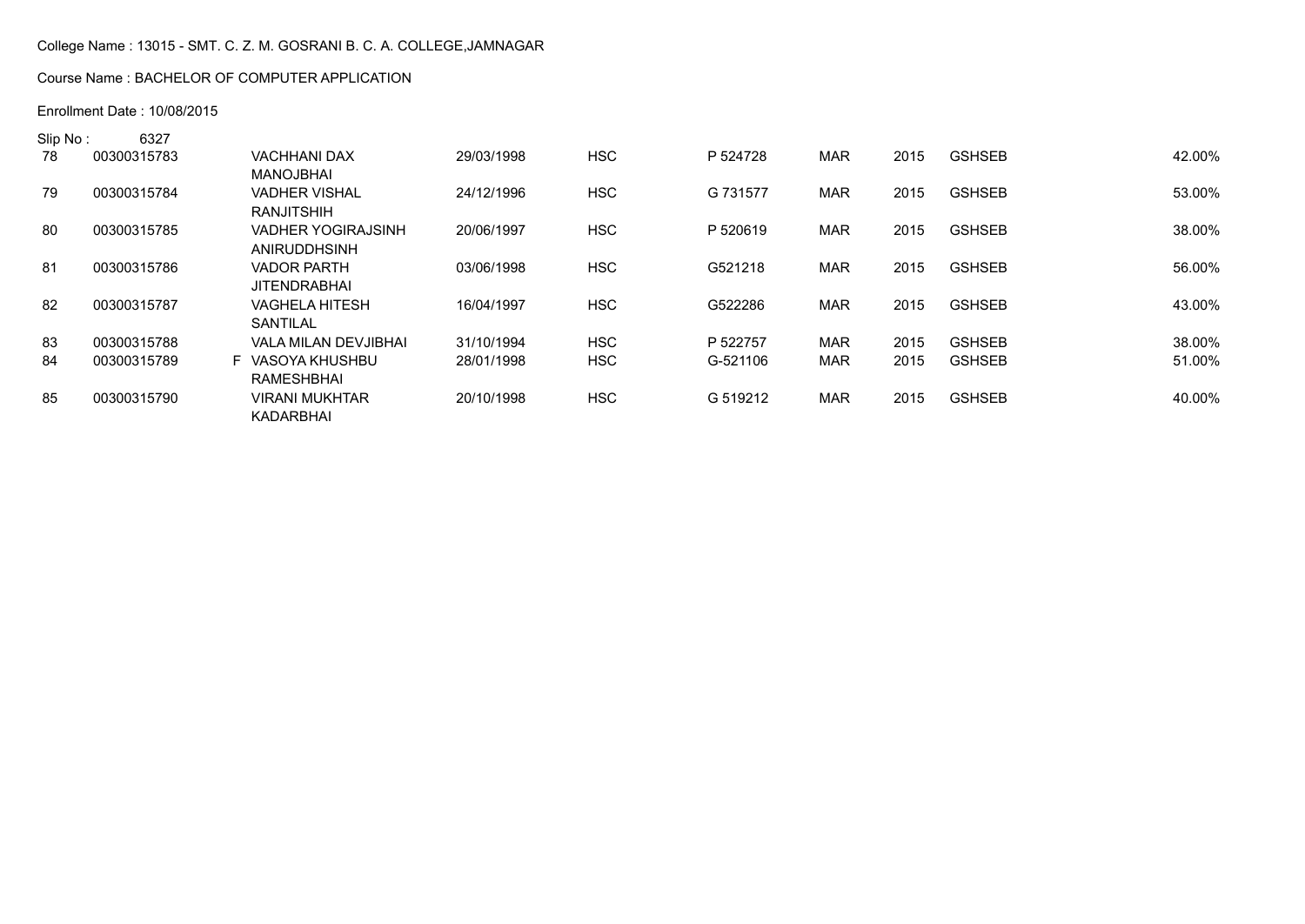Course Name : BACHELOR OF COMPUTER APPLICATION

Enrollment Date : 10/08/2015

Enrollment Date : 06/08/2015

Slip No: 6328

| Sr.No | <b>Enrollment No.</b> | <b>Student's Name</b>            | <b>Birth Date</b> | Exam Name  | <b>HSC Seat No.</b> | Pass<br>Month | Pass<br>Year | Board /<br>Uni.                               | Percent |
|-------|-----------------------|----------------------------------|-------------------|------------|---------------------|---------------|--------------|-----------------------------------------------|---------|
|       | 0030031526            | TALA TUSHAR<br><b>BHARTKUMAR</b> | 09/09/1994        | <b>HSC</b> | G 286852            | <b>NOV</b>    | 2013         | Veer Narmad South Gujarat<br>University-Surat | 61.00%  |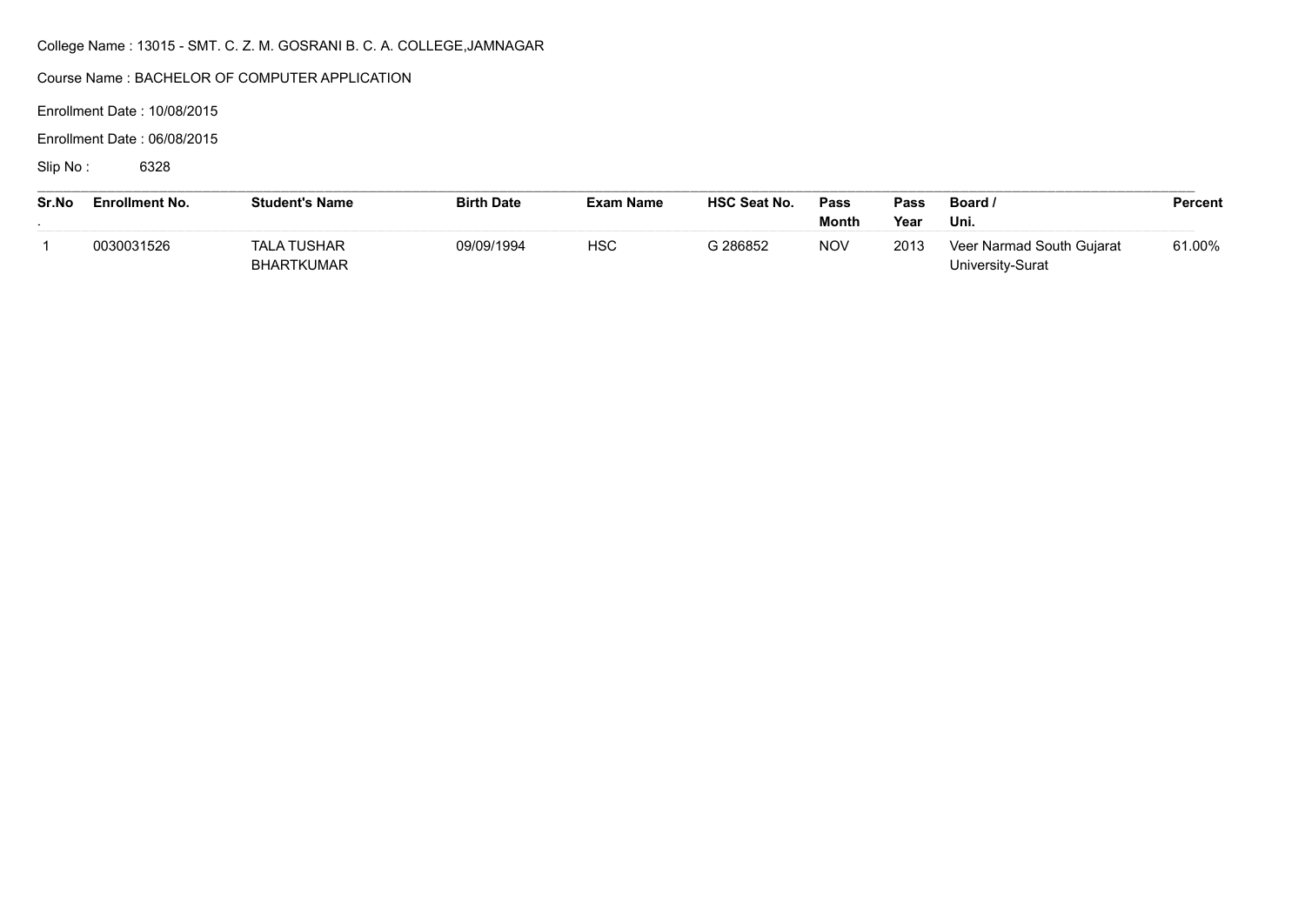Course Name : BACHELOR OF COMPUTER APPLICATION

Enrollment Date : 06/08/2015

Enrollment Date : 08/09/2015

Slip No : 6964

| Sr.No<br>$\sim$ | <b>Enrollment No.</b> | <b>Student's Name</b>                  | <b>Birth Date</b> | <b>Exam Name</b> | <b>HSC Seat No.</b> | Pass<br>Month | Pass<br>Year | Board /<br>Uni. | Percent |
|-----------------|-----------------------|----------------------------------------|-------------------|------------------|---------------------|---------------|--------------|-----------------|---------|
|                 | 003003153312          | HARIYANI JAYRAJ<br>SAJANBHAI           | 17/08/1997        | <b>HSC</b>       | G 866896            | <b>MAR</b>    | 2015         | <b>GSHSEB</b>   | 58.00%  |
| $\overline{2}$  | 003003153313          | KAGATHARA<br>PIYUSHKUMAR<br>PRAVINBHAI | 10/07/1998        | <b>HSC</b>       | G 796660            | <b>MAR</b>    | 2015         | <b>GSHSEB</b>   | 45.00%  |
| 3               | 003003153314          | RABADIYA SHIVANGI<br>CHANDULAL         | 09/11/1997        | <b>HSC</b>       | B 274696            | <b>MAR</b>    | 2015         | <b>GSHSEB</b>   | 45.00%  |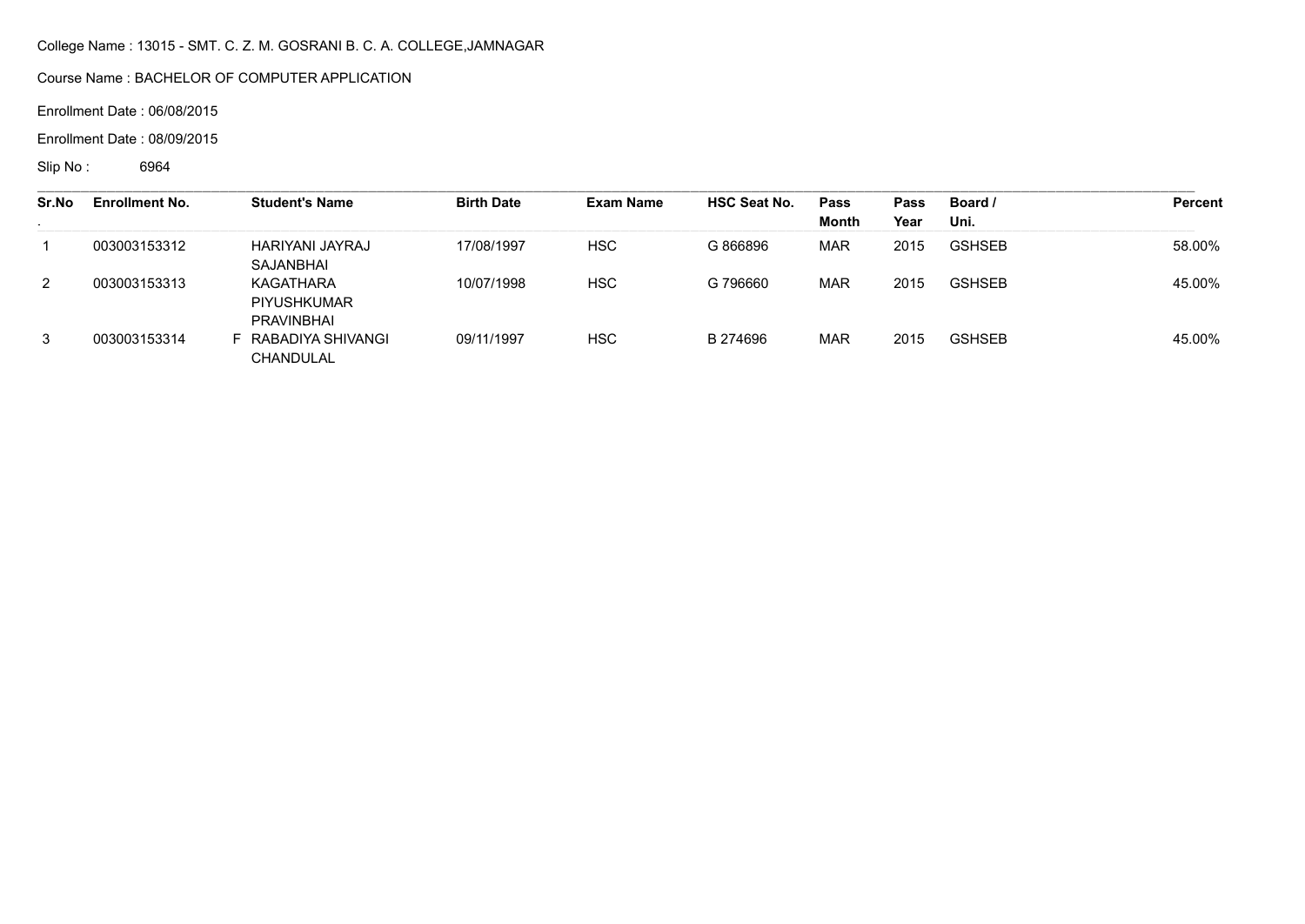Course Name : BACHELOR OF COMPUTER APPLICATION

Enrollment Date : 08/09/2015

Slip No : 6971

| Sr.No | <b>Enrollment No.</b> | <b>Student's Name</b>               | <b>Birth Date</b> | <b>Exam Name</b> | <b>HSC Seat No.</b> | Pass<br>Month | Pass<br>Year | Board /<br>Uni. | <b>Percent</b> |
|-------|-----------------------|-------------------------------------|-------------------|------------------|---------------------|---------------|--------------|-----------------|----------------|
|       | 003003153315          | JADEJA INDRAJITSINH<br>JAYENDRASINH | 09/04/1997        | <b>HSC</b>       | G 491589            | <b>MAR</b>    | 2015         | <b>GSHSEB</b>   | 49.00%         |